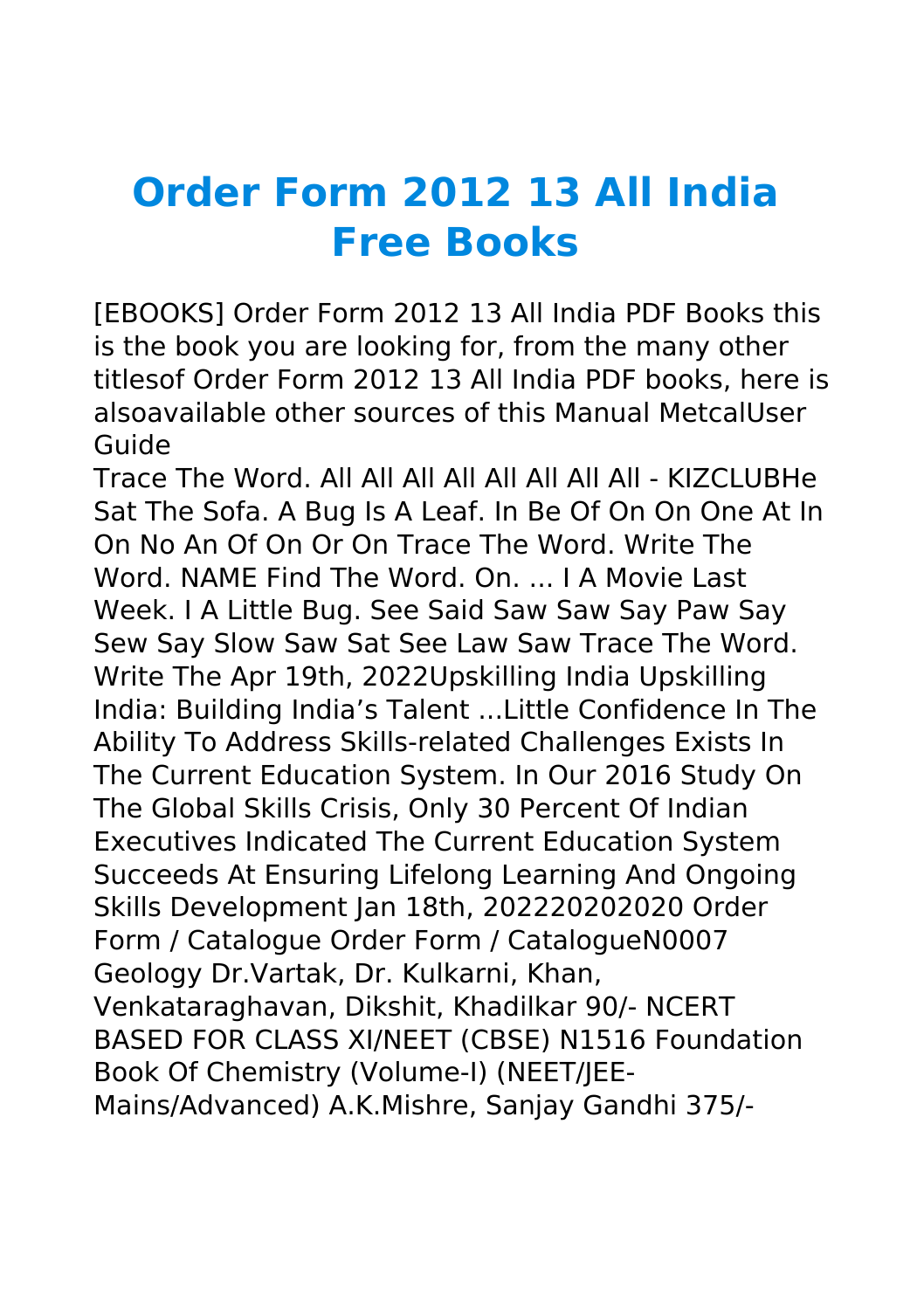N1517 Foundation Book Of Physics (Volume-I) (NEET/JEE-Mains/Advanced) Saroj Kumar, Vishal Kumar, 400/- Jun 28th, 2022.

Deli Platter Order Form Custom Cake Order FormDeli Platter Order Form Custom Cake Order Form Special Instructions Made Fresh To Order. Please Allow 24 Hours For Pick Up. Need It Sooner Than 24 Hours? See A BJ's Team Member For Assistance. Special Orders Available Upon Request. Additional Charge … May 10th, 2022Deli Platter Order Form Custom Cake Order Form BJ's ...(Savings As Impressive As Your Parties.) BJ's Perfect Deli Platter Order Form Custom Cake Order Form Special Instruction Jun 11th, 2022In-Person Order Form In-Person Order Form ... - True DungeonDeath Cloak Fabric Ethereal Ooze Semi -Lich Dust 2× Alchemist's Ink 2× Alchemist's Parchment 1× Aragonite 2× Darkwood Plank 2× Dwarven Steel Mage 1× Elven Bismuth 1× Enchanter's Munition 2× Minotaur Hide 2× Mystic Silk 1× Oil Of Enchantment 10× Philosopher's Stone Jun 5th, 2022. Regular Visa For INDIA Application Form - India VisaVisible Identification Marks : Education Qualification : Nationality : By Birth / By Neutralization : Prev. Nationality : Have You Lived At Least Two Years In This Country Where You Are Applying Visa From? (If Yes Then Fill This Fields) Passport No : Place Of Issue : Date Of Issue: Date Jan 11th, 2022Company INQUIRY EXPRESS ORDER STOCK ORDER ORDER …Werner Metzger GmbH Westfalia-Automotive GmbH Wilmink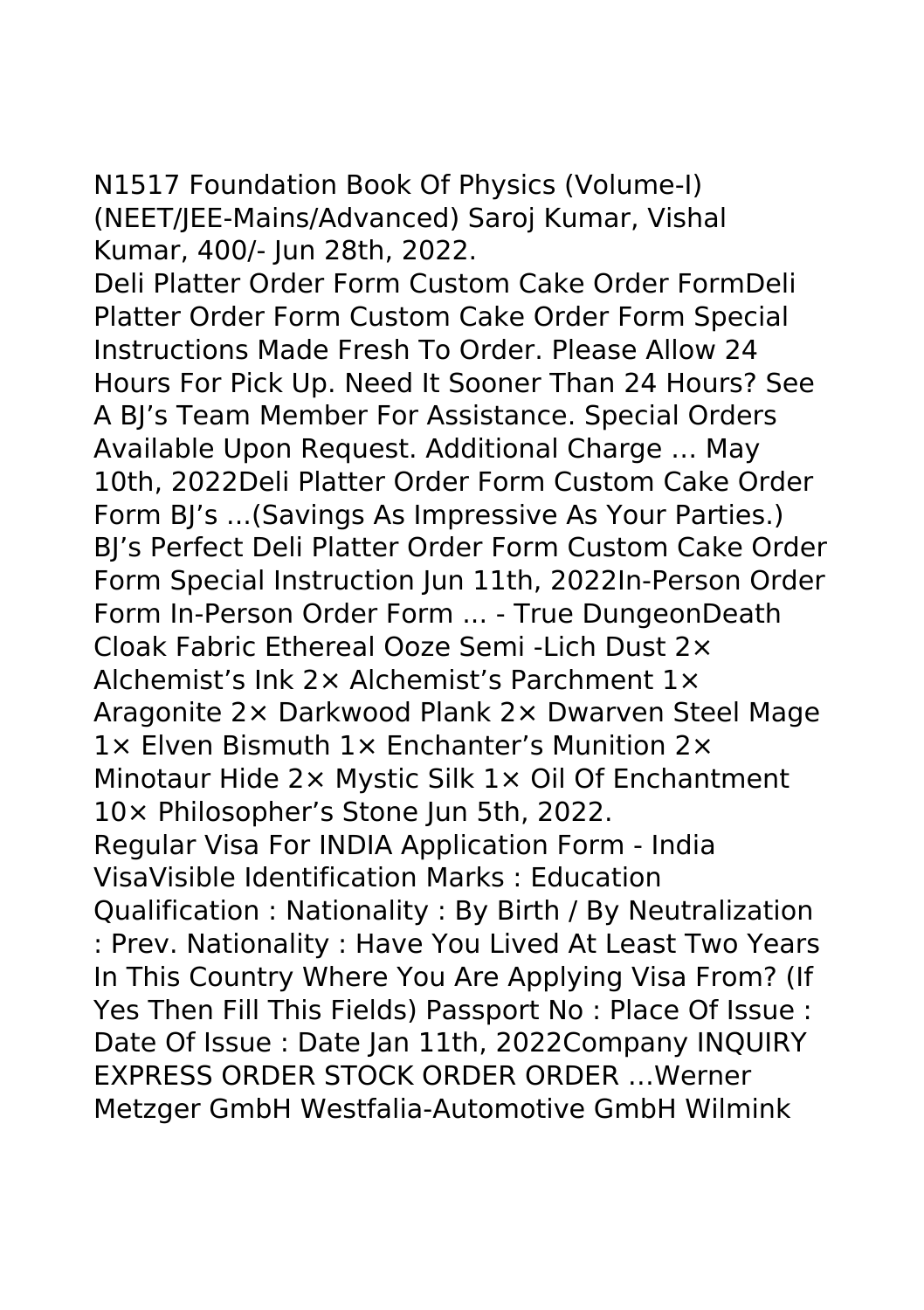B.V. Wütschner Fahrzeugteile GmbH ZF Friedrichshafen AG ZF Friedrichshafen AG S.A. (Poland) ZF Italia S.r.l. . ZF Services Espana S.L.U. ZF Ser Jun 20th, 2022What Is Oracle Order Management? Order Capture And Order ...Oracle Inventory Setup For Oracle Order Management Receipt To Issue Lifecycle Inventory Organizations Setting Up Locations ... Overview Of Shipping Execution Shipping Execution Flow Delivery And Delivery Lines Trips And Stops Delivery Leg Ship Confirm 9. Shipping Execution Setup Mar 11th, 2022.

ORDER / CASE NO: ORDER NO. 53-2013 ORDER / NOTICE OF ...Denver, CO 80206 Shirley M. Kirkwood 10737 El Rubi Circle Fountain Valley, CA 92708 State Of South Dakota, Acting By And Through Its Board Of University And School Lands 500 East Capital Ave. Pierre, SD 57501 Bruce Smith, Individually And As Heir To The Estate Of Florence M. Smith, Deceased, And Cindy Smith, H/w 1682 Scotch Hollow Road Jan 10th, 2022ORDER GRIMIORE - Grand Order - Grand OrderArguments Continued And A War Of The Realms Broke Out, Pitting The Human Realm Into Severe Chaos. Great Chaotic Times Where The Control Of Either Side Was Loosened And The Realms Were Crossed. The Demons And The Angles Of The World Were Forced To Cross Over To Find Unfettered Ground T Jan 29th, 2022GOVERNMENT OF INDIA FORM GST MOV -09 ORDER OF …FORM GST MOV -09 ORDER OF DEMAND OF TAX AND PENALTY ... 7. GSTIN Of The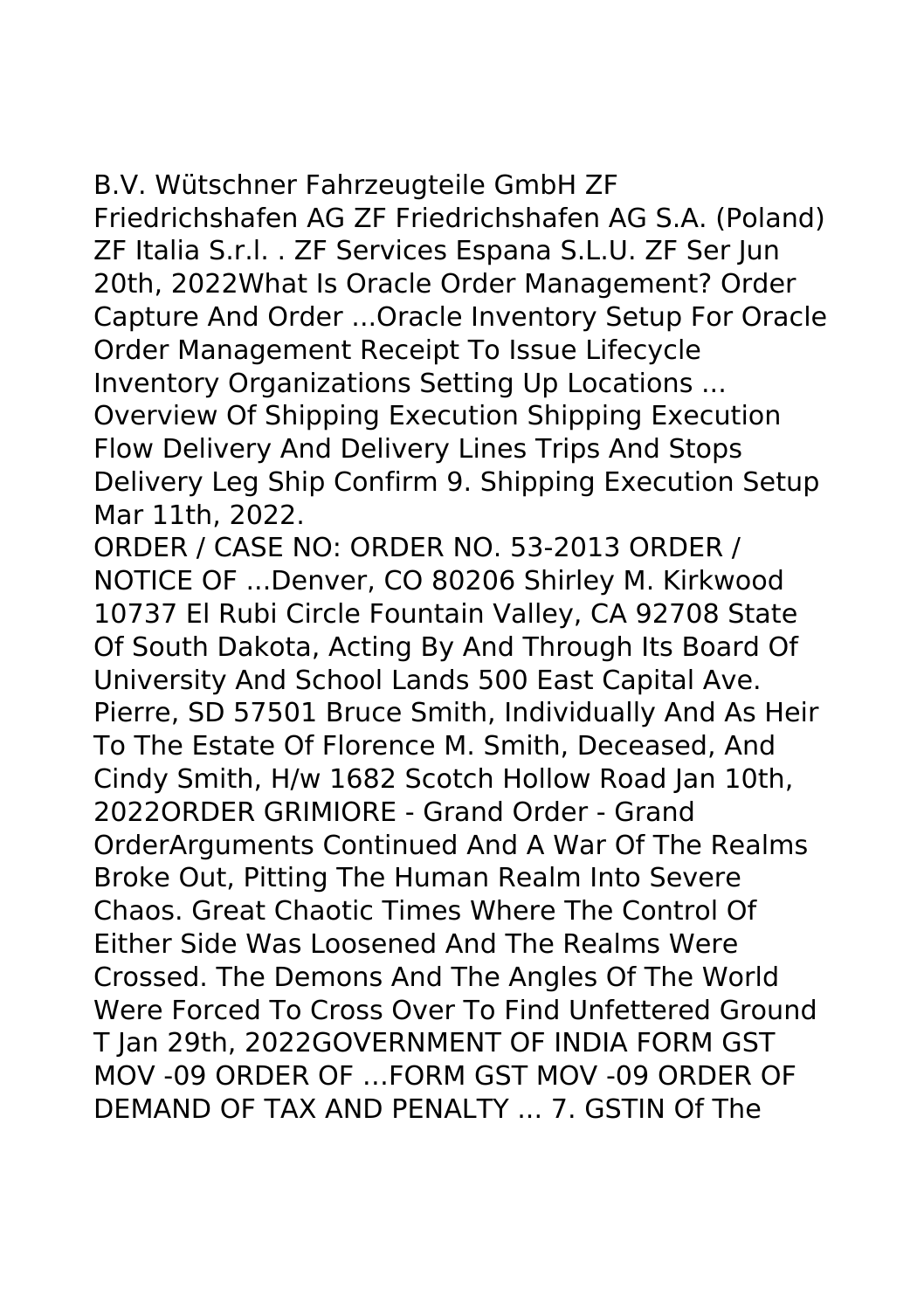Transporter, If Any 8. Date And Time Of Inspection 9. Date Of Service Of Notice ... CEN TRA L TAX STAT E TAX / UNIO N TER RITO RY TAX INTE GRAT ED TAX C E S S CEN TRA L TAX STAT E TAX / UNIO N TER RITO RY TAX Mar 29th, 2022.

GOVERNMENT OF INDIA FORM GST MOV -11 ORDER OF …FORM GST MOV -11 ORDER OF CONFISCATION OF GOODS AND CONVEYANCE AND DEMAND OF ... 7. GSTIN Of The Transporter, If Any 8. Date And Time Of Inspection 9. Date Of Service Of Notice Of ... CEN TRA L TAX STAT E TAX / UNIO N TER RITO RY TAX INTE GRAT ED TAX C E S S CEN TRA L TAX STAT E TAX / UNIO N TER RITO RY Feb 18th, 2022Toll Free - 1800-1020-502 INDIA PRODUCT ORDER FORMToll Free - 1800-1020-502 Local Number - 022-40932700 E-mail: Indiads@4life.com INDIA PRODUCT ORDER FORM (Please Fill The Form In Capital Letters With Black Ball Point Pen) Jan 8th, 2022All India Trinamool Congress – The Official Website Of All ...KABITA By MAMATA BANERJEE Published By Sudhangshu Sekhar Dey, Dey's Publishing 13, Bankim Chatterjee Street, Kolkata Jan 13th, 2022.

All India Aakash Test Series For JEE (Main) -2022 All ...|ul 18, 2021 · V VV V R + =++ = πε 8. Answer (3) ... – ∆: U: Sol. : 22: 11,4: If 22: U CV U C V = = × 3: 2 2: CV: ∴ $\Delta$  =U:  $\Delta$  = + = Q CV CV CV: 23 (3) (2) 6: 2: ∴= × = W CV V CV: B: 22 6 2: 39 22: CV CV: ∴∆ = − =H CV 10.Answer (3) Hint : Con Jan 25th, 2022JET Band Custom Homecoming MUM Order Form 2018 Order #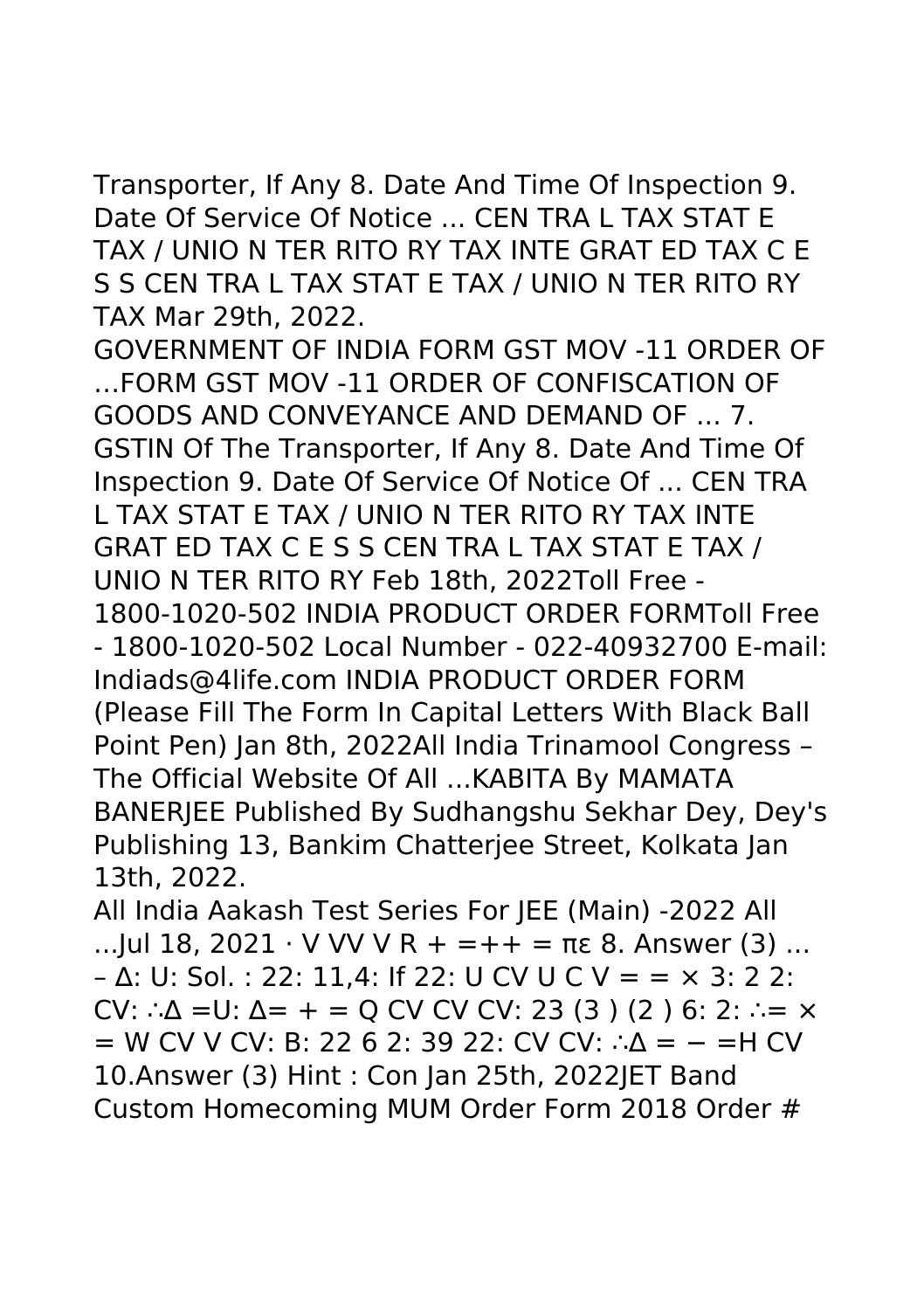Www ...Order # Page 3 FLOWER HEAD/BORDER Qty PRICETOTAL BRAIDS - Not Included, Each At Cost Total Tie Neckstrap \$3.00 Military Braid \$2.00 Chandelle Boa (1 Side) Each Bling Military Braid \$3.00 Blue / White / White With Gold Diamondback Braid -flat \$2.00 Maribou Boa - Wrap Around Border \$4.00 Bling Diamondback Braid -flat \$3.00 "Senior Spirit" Retro Ribbon \$3.00 Foil Box Braid Mar 20th, 2022JET Band Custom Homecoming GARTER Order Form 2018 Order ...Turn In COMPLETED Form With Payment/ \$20 Deposit To The MUM/GARTER Table During Lunch Hours Or Afterschool. Credit Card, Cash Or Check Payable To "JET Band Boosters" \*Deposit Is Nonrefundable\* \*You Can Purchase A MUM/GARTER KIT To Make At Own Home For A \$10 Discount. Most Kits Available Within 1-2 Days\* Visit Www.jetband.org For Pictures. Apr 2th, 2022.

FALL 2019 ORDER FORM COMING SOON: PRE-ORDER TODAYAdorable Amigurumi - Cute And Quirky Crocheted Critters: Instructions For Crocheted Stuffed Toys Clark, Erin Paperback ... 30 Days Of Mixed-Media Exploration Carriker, Pam Paperback Interweave 09/19/2013 \$26.95 ... Shifting Shapes And Shades Across 100 Mar 11th, 20222017 COUNCIL ORDER FORM Knights Of Columbus Order ...Jul 17, 2017 · RI-21 (15 Cards) African-American Angelic Choir \$4.00 RI-32 (15 Cards) Native American Madonna Of The Nations \$4.00 11938 (10 Cards) French Madonna Of The Chair \$2.50 RI-90POL (10 Cards) Polish Our Lady Of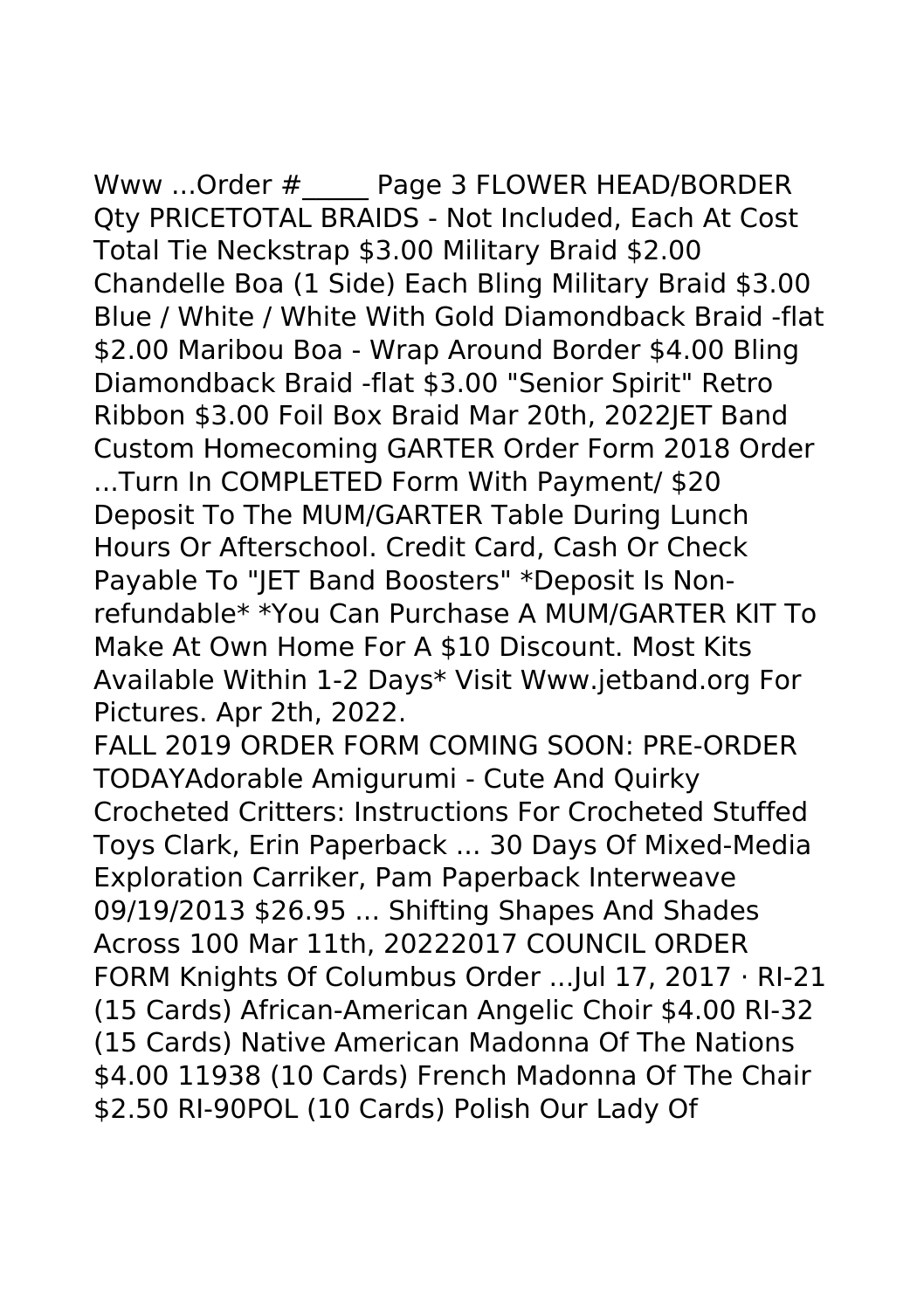Czestochowa \$2.50 RI-91POL (10 Cards) Polish Luajze Jezuniu (Jesus Lullaby) \$2.50 RI-195IT (10 May 13th, 20222016 COUNCIL ORDER FORM Knights Of Columbus Order ...Sep 16, 2016 · RI-54 (15 Cards) Tagalog Madonna Of The Chair \$4.75 RI-18 (15 Cards) African-American Holy Family Bible \$4.75 RI-16 (15 Cards) African-American Three Kings \$3.75 14226 (15 Cards) Native American Madonna Of The Nations \$3.75 11938 (10 Cards) French Madonna Of The Chair \$2.50 RI-90POL (10 Apr 8th, 2022.

Please Fill Out Order Form With Black Or Blue Ink: Order ...Standard Shipping: See Chart At Left Based On SUBTOTAL Plus Gift Boxes OR Enter Offer Code: Merchandise Total: Gift Boxes: Add \$5.99 Per Item: 3-Day Delivery: Add \$8.99: Next-Day Delivery: Add \$17.99: Apr 22th, 2022AUTHENTIC SENIOR APPAREL ORDER FORM (ASA) Order With …(Everything That Is Required For Graduation And For Mailing Announcements) Cap, Gown, Tassel (h Eight/w T Above) 15 Official School Announcements With Inner & Outer Envelopes 15 Name Cards – Deluxe Add \$5.30 25 Announcements Tissue Inserts 25 Envelope Seals 6 Mar 22th, 2022Customer Information Https://order.jobst.com/us Order FormCustomer Information Order Form Customer Information Order Form Must Accompany Elvarex Lower Ext. Order Form (50333) And Custom Seamless Soft & Bellavar Order Form (60873) DATE\_\_\_\_\_ Original Order Quote Only Reorder With Changes Order No. Or Schem Jan 16th,